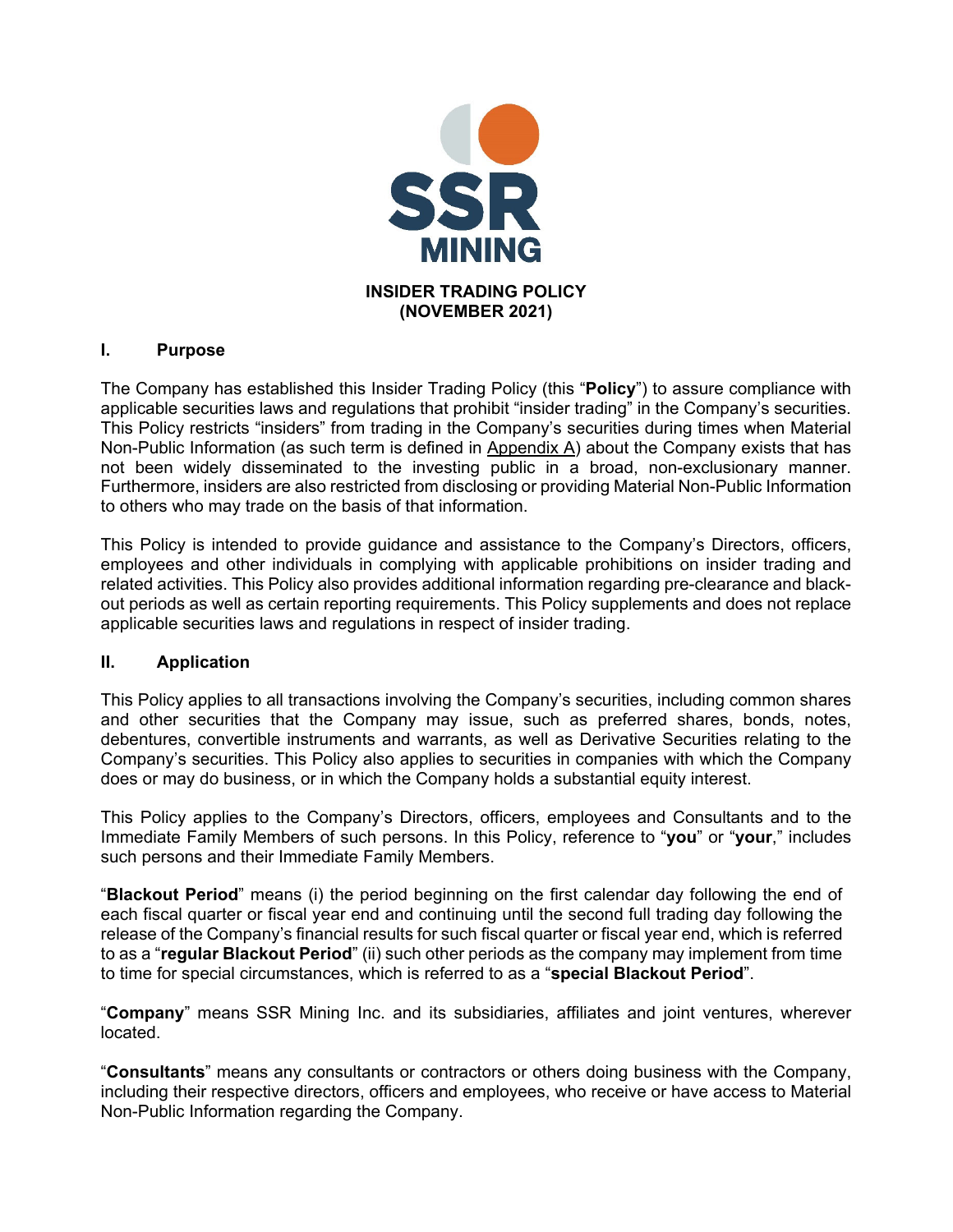"**Director**" means a member of the Board of Directors of the Company.

"**Derivative Securities**" means put or call options or other derivative securities, the value and characteristics of which, depend, in part or whole, on the value and characteristics of the Company's securities. Derivative Securities do not include short sales, which are specifically prohibited by this Policy.

"**Immediate Family Members**" means the spouse, children, including step-children, and other relatives residing in the same home, or financially dependent upon (including those resulting from adoptive relationships), or whose transactions in the Company's securities are directed or influenced by the person to whom this Policy is applicable.

#### "**Material Non-Public Information**" is defined in Appendix A.

"**Restricted Persons**" means Directors, officers, employees, Consultants and their respective, Immediate Family Members.

"**Senior Employees**" means officers and such other employees as designated from time to time by the Chief Legal and Administrative Officer.

#### **III. Administration**

The Company's Compliance Officer is responsible for the administration of this Policy. The Compliance Officer will be a member of the internal Legal Department designated as such by the Chief Legal & Administrative Officer from time to time (such designee to be referred to herein as the "**Compliance Officer**"). If no individual has been so designated as the Compliance Officer, the Chief Legal & Administrative Officer will be the Compliance Officer. You may direct questions about this Policy, including its application to any proposed transaction to the Compliance Officer.

## **IV. Trading and Tipping Prohibitions**

Restricted Persons possessing Material Non-Public Information relating to the Company may not buy or sell the Company's securities, including Derivative Securities or engage in any other action to take advantage of that information. Additionally, Restricted Persons possessing Material Non-Public Information relating to another public company with a business relationship with the Company (including partners, contractor, suppliers, customers and competitors) may not buy or sell such other company's securities or engage in any other action to take advantage of that information. If a trade in securities becomes the subject of scrutiny, it will be viewed after the fact with the benefit of hindsight. Before engaging in any trade, you should carefully consider how the trade may be viewed with the benefit of hindsight.

Restricted Persons are also prohibited from disclosing Material Non-Public Information about the Company or other public companies to third parties (referred to as "**tipping**") except in limited situations where disclosure is necessary in the ordinary course of business and only to the extent permitted by securities laws and after consultation with the Compliance Officer. Tipping arises when a person discloses Material Non-Public Information about the Company or another public company to third parties or recommends or encourages trading in the securities of the Company or another public company while in possession of Material Non-Public Information about such company. Tipping is illegal, even if the disclosing person does not personally make a trade or benefit from disclosing the information. Tipping can occur through verbal conversations, emails, social media posts, texting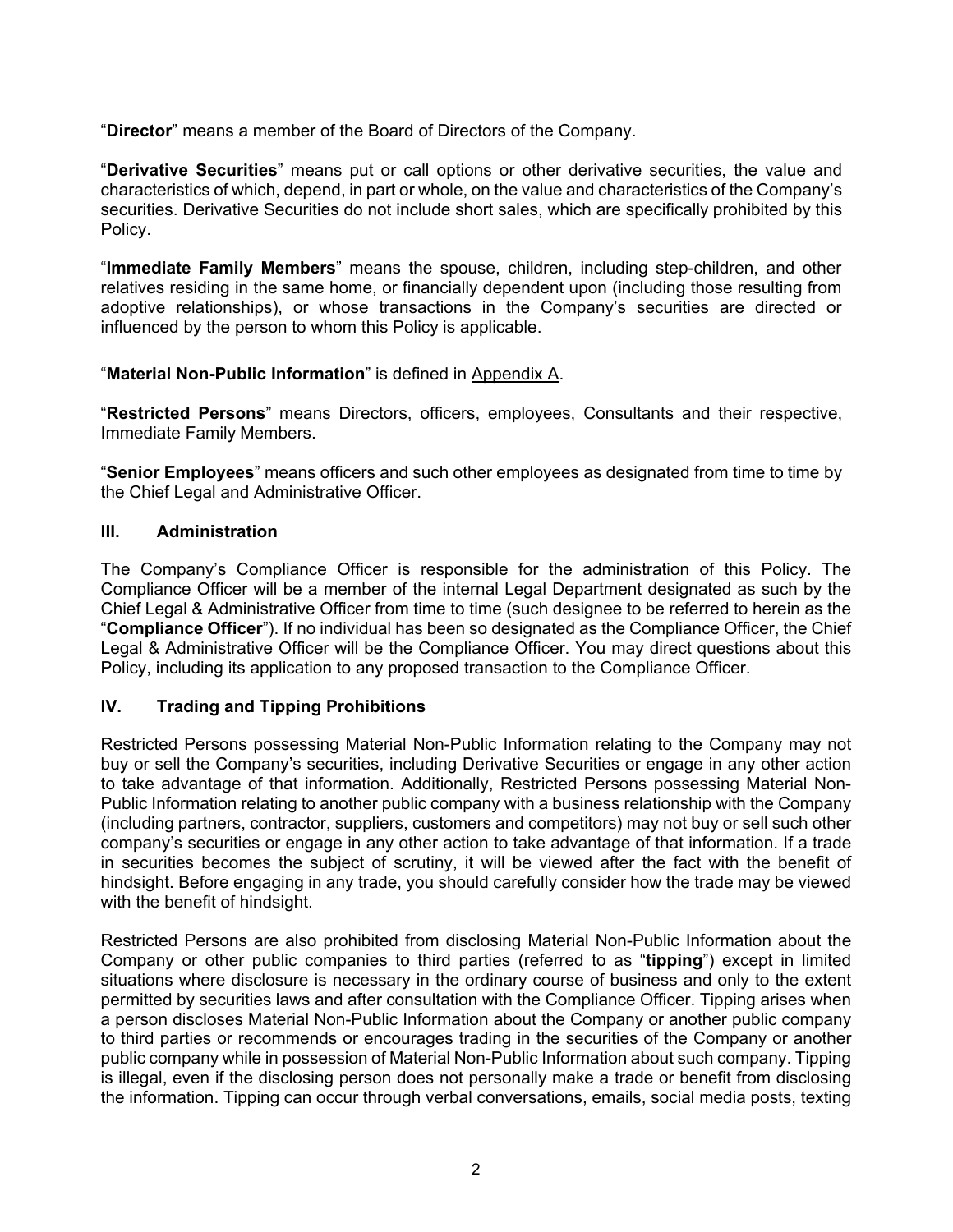or various other modes of communication and can occur if you allow others to access confidential information in your possession.

# **V. Regular and Special Blackout Periods**

The Company has and may from time-to-time designate Blackout Periods, which may apply generally throughout the organization or only to specific individuals. The Company has established the regular Blackout Period which applies to Directors and Senior Employees. The Compliance Officer will keep a list of employees who are subject to the regular Blackout Period and will inform impacted individuals of such designation on a quarterly basis, but all Directors and Employees should assume that they are subject to the regular Blackout Period. If you are a Director, Senior Employee or otherwise notified that you are subject to the regular Blackout Period, you are prohibited from purchasing or selling or otherwise trading the Company's securities, including Derivative Securities, during the Blackout Period

Blackout Periods may also be prescribed from time to time for special circumstances. If the Company determine that a special Blackout Period is required, the Company will notify the individuals that are subject to such special Blackout Period. No trades in the Company's securities, including Derivative Securities, shall be carried out until the termination of the special Blackout Period, which will be the date determined by the Company and communicated to the individuals that are subject to such special Blackout Period.

# **VI. Pre-Clearance Procedures**

To avoid the appearance of impropriety, Directors, Senior Employees and other designated individuals, may not, at any time, whether there is a regular or special Blackout Period in effect or not, buy, sell or engage in any other transaction in the Company's securities, including Derivative Securities, without first obtaining e-mail pre-clearance from the Compliance Officer (or, in his or her absence, the Chief Legal & Administrative Officer or Chief Financial Officer) to confirm that no regular or special Blackout Period is in effect and/or such persons are otherwise cleared to transact. Any approval granted for any proposed trade will be valid for seven (7) calendar days unless a shorter period is specified in such e-mail pre-clearance or unless such approval is revoked prior to that time. No trade may be carried out after the expiry of the relevant approval period unless such approval is renewed. If approval is not granted, the Directors, Senior Employees and other designated individual may not be informed of the reason for such decision and if made aware of the reason for an eventspecific prohibition on trading, should not disclose the reason for the prohibition to any third party. Additionally, such persons should not disclose to any third party that a request for pre-clearance was not approved.

The notice of intention to carry out a trade must be provided in writing (email notice is acceptable) at least two business days prior to the proposed trade date. Approval of any trade will also be provided in writing (email is acceptable).

Vesting of the Company's securities in accordance with the share compensation plans (including stock options, performance share units, restricted share units and deferred share units) and purchases of the Company's securities in accordance with the terms and subject to the restrictions in the Employee Share Purchase Plan do not require approval under this Policy and are exempt from this pre-clearance requirement. However, the pre-clearance requirement does apply to the exercise of stock options or the sale of any such securities.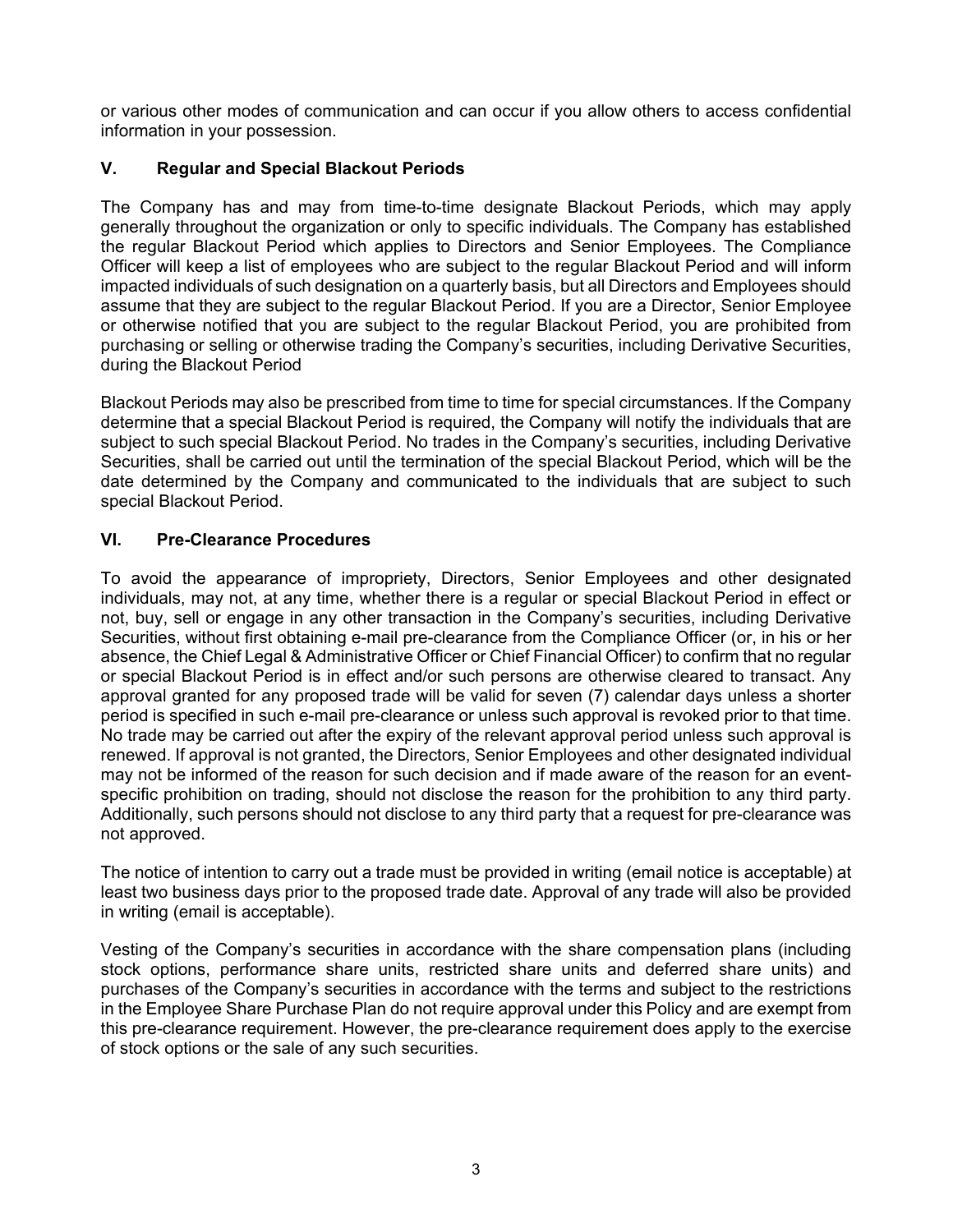## **VII. Prohibited Transactions**

To avoid the perception of impropriety, Restricted Persons must not speculate in the Company's securities, including Derivative Securities at any time. For the purposes of this Policy, "speculate" means the purchase or sale of the Company's securities or Derivative Securities with the intention of reselling or buying back such securities in a relatively short period of time, with the expectation of a rise or fall in the market price. Additionally, certain types of transactions are by their nature regarded as speculative. Therefore, Restricted Persons must not at any time:

- Sell the Company's securities that are not owned or fully paid for (otherwise known as a "short sale");
- Buy or sell a call or a put option on the Company's securities or enter into any equity monetization transaction that would have an equivalent effect;
- Hold the Company's securities in a margin account or pledge the Company's securities as collateral for a loan;
- Purchase the Company's securities for the purpose of short-term speculation; or
- Enter into any other financial instrument designed to hedge or offset a decrease in the market value of the Company's securities, including without limitation, pre-paid variable forward contracts, equity swaps, collars or units of exchange funds.

Directors and officers of the Company ("**Section 16 Officers**") subject to the Section 16 of the Securities Exchange Act of 1934 ("**Section 16**") are subject to additional mandatory restrictions and pre-approval procedures, including the short-swing profit rules of Section 16. Such individuals should consult with the Compliance Officer.

## **VIII. Insider Reporting Requirements**

All Directors and executive officers of the Company are considered "reporting insiders" under applicable securities laws and are required to file insider reports with Canadian securities administrators. All Directors and Section 16 Officers are obligated to comply with reporting obligations and limitations set forth in Section 16. While the Legal Department makes efforts to maintain a list of all individuals who are considered by the Company to be reporting insiders and/or subject to Section 16 reporting obligations and limitations, you are ultimately responsible for confirming and ensuring that you are included on such list.

The Legal Department is available to assist reporting insiders in completing and filing the required insider trading reports, as well as Directors and Section 16 Officers in filing reports under Section 16. Any such individuals who file their own reports are asked to promptly provide a copy of such reports to the Compliance Officer in order that the Company's records may be updated. Reporting insiders and those required to file Section 16 reports are reminded that they remain personally responsible for complying with all applicable laws and regulations, including the timely disclosure of their trading activities, and that any assistance offered and/or provided by the Legal Department in no way reduces the obligations imposed on them by applicable laws and regulations.

# **IX. Personal Responsibility for Compliance with this Policy**

Compliance with this Policy, including having the Compliance Officer preclear a proposed transaction, is not an assurance that an insider trading violation will not be found to have occurred.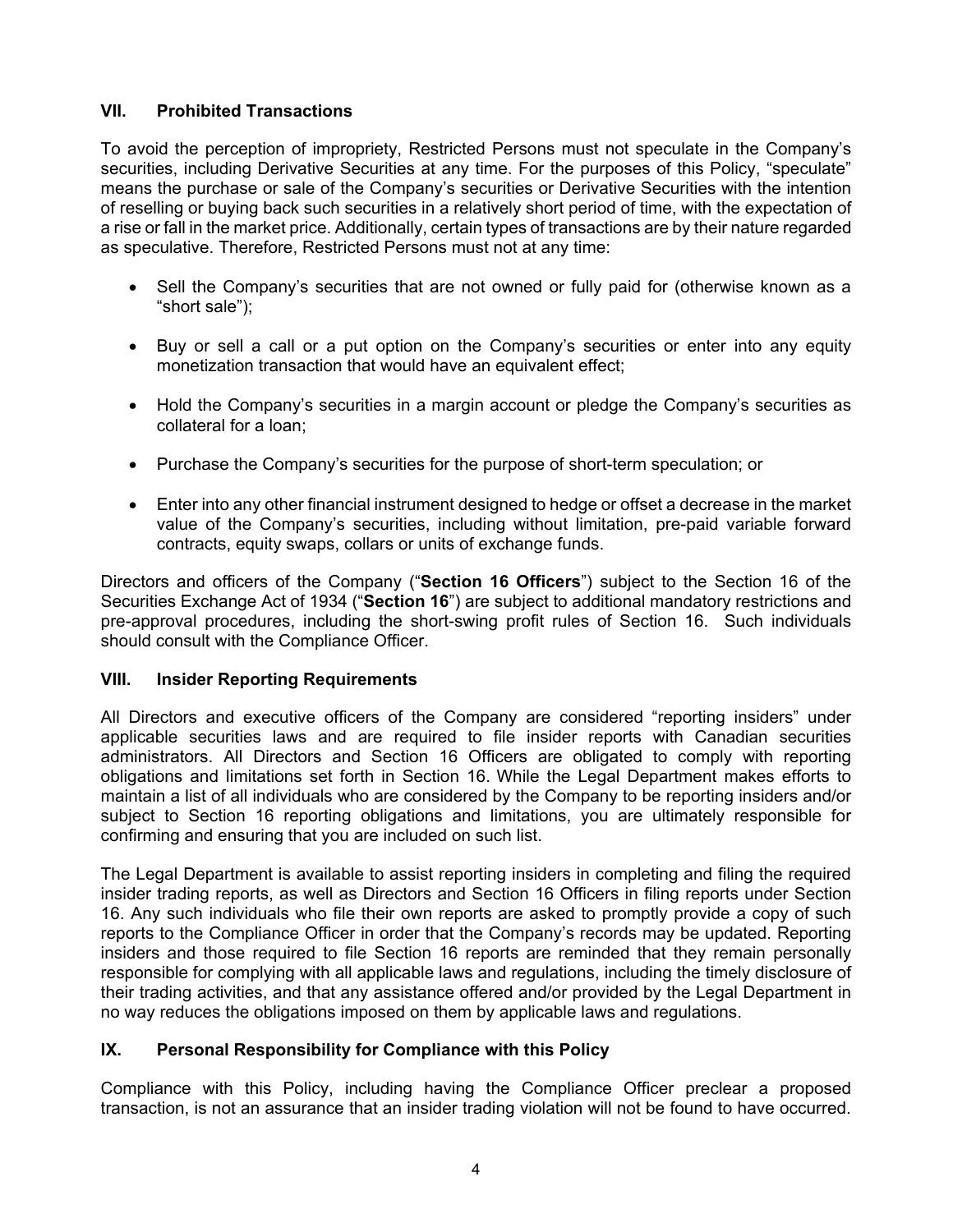This Policy is only designed to reduce the risk that such violation will be found to have occurred. All individuals subject to this Policy should remember that the ultimate responsibility for adhering to this Policy and avoiding improper trading rests exclusively with each such individual and that preclearance of trades by the Compliance Officer does not reduce the obligations imposed on such individuals by applicable laws. Any action on the part of the Company, the Chief Legal and Administrative Officer or the Compliance Officer or any other employee pursuant to this Policy (or otherwise) does not in any way constitute legal advice or insulate an individual from liability under applicable securities laws.

## **X. Enforcement; Potential Criminal and Civil Liability and/or Disciplinary Action**

Violations of this Policy or applicable legal and regulatory requirements may result in disciplinary action up to and including termination. In addition, engaging in transactions in the Company's securities or Derivative Securities while in possession of Material Non-Public Information, as well as tipping Material Non-Public Information to others, may subject you to civil and criminal liability under applicable law. The criminal and civil consequences of prohibited insider trading, tipping or a failure to file an insider report where required on a timely basis can be severe and may include sanctions, substantial jail terms, and penalties of several times the amount of profits gained, or losses avoided.

Violations or suspected violations of this Policy should be reported in accordance with the procedures under the *Whistleblower Policy*.

## **XI. Certification**

Upon commencement of your employment or association with the Company, you must sign an acknowledgement confirming that you have read and understand this Policy and agree to comply with it. Requests to make similar acknowledgements may be made on an annual basis.

**\* \* \***